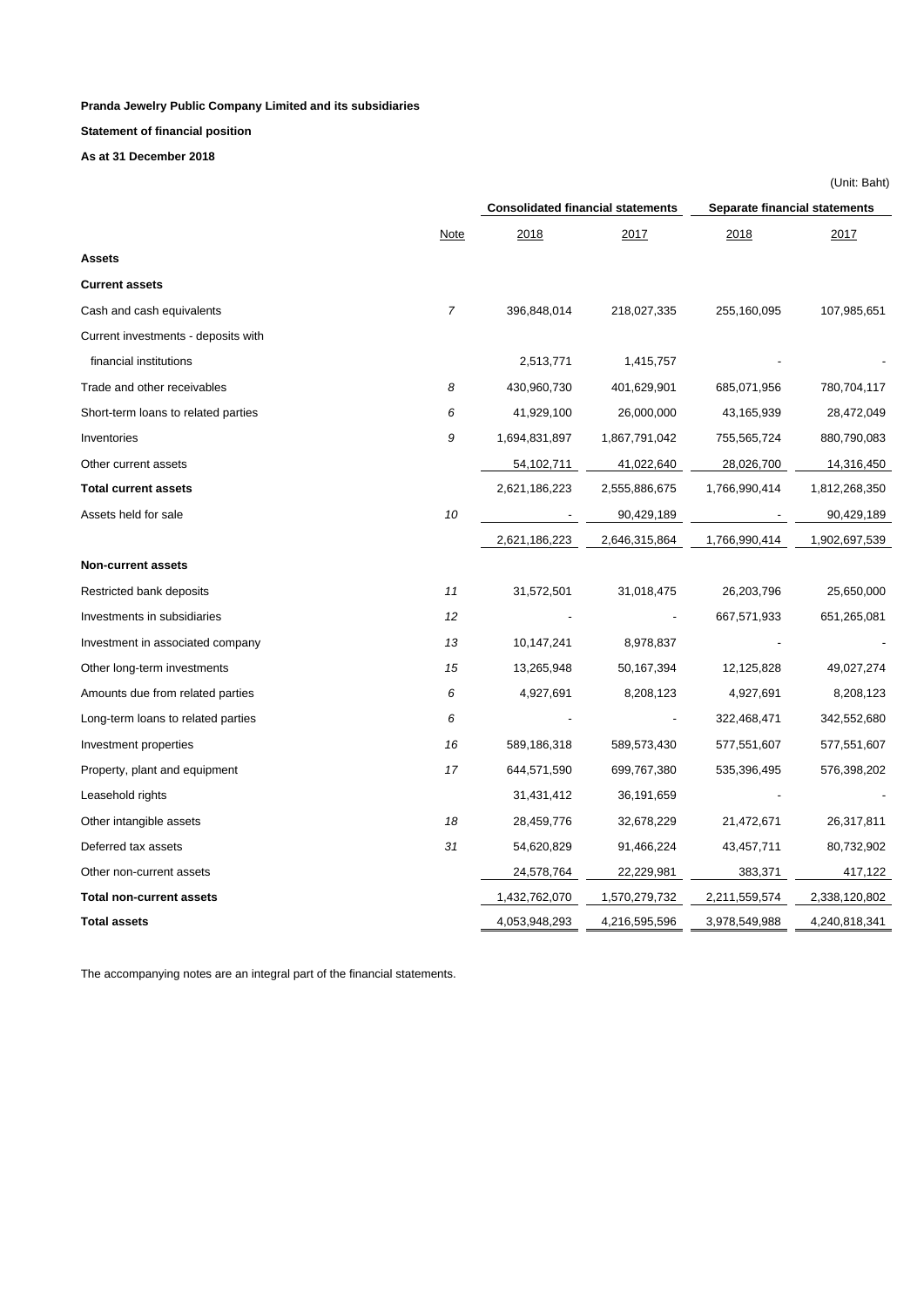**Statement of financial position (continued)**

**As at 31 December 2018**

|                                                   |               |                                          |                               | (Unit: Baht)  |
|---------------------------------------------------|---------------|------------------------------------------|-------------------------------|---------------|
|                                                   |               | <b>Consolidated financial statements</b> | Separate financial statements |               |
| <b>Note</b>                                       | 2018          | 2017                                     | 2018                          | 2017          |
| Liabilities and shareholders' equity              |               |                                          |                               |               |
| <b>Current liabilities</b>                        |               |                                          |                               |               |
| Bank overdrafts and short-term loans              |               |                                          |                               |               |
| 19<br>from financial institutions                 | 349,799,770   | 311, 167, 843                            | 261,306,889                   | 194,960,034   |
| Bills of exchange<br>20                           | 116,933,626   | 213,815,975                              | 87,636,132                    | 163,985,149   |
| Trade and other payables<br>21                    | 714,130,339   | 593,091,017                              | 504,895,141                   | 401,580,853   |
| 6<br>Short-term loan from related party           | 50,000,000    | 50,000,000                               | 50,000,000                    | 50,000,000    |
| Short-term loans from unrelated individuals<br>22 |               | 49,309,722                               |                               | 49,309,722    |
| Current portion of long-term loans<br>23          | 101,085,379   | 515,263,746                              | 65,248,029                    | 479,407,143   |
| Income tax payable                                | 4,673,786     | 2,185,851                                |                               |               |
| Deposit of sale and purchase agreement for        |               |                                          |                               |               |
| 10<br>land held for development                   |               | 67,594,500                               |                               | 67,594,500    |
| Other current liabilities                         | 86,201,024    | 51,039,193                               | 22,081,751                    | 12,026,104    |
| <b>Total current liabilities</b>                  | 1,422,823,924 | 1,853,467,847                            | 991,167,942                   | 1,418,863,505 |
| <b>Non-current liabilities</b>                    |               |                                          |                               |               |
| Long-term loans, net of current portion<br>23     | 95,483,609    | 132,699,180                              |                               |               |
| Convertible debentures<br>24                      | 52,485,981    |                                          | 52,485,981                    |               |
| 24<br>Options                                     | 6,666,667     |                                          | 6,666,667                     |               |
| Provision for long-term employee benefits<br>25   | 195,494,851   | 200, 185, 795                            | 182, 151, 253                 | 186,583,423   |
| Other non-current liabilities                     | 1,118,519     | 1,181,047                                |                               |               |
| <b>Total non-current liabilities</b>              | 351,249,627   | 334,066,022                              | 241,303,901                   | 186,583,423   |
| <b>Total liabilities</b>                          | 1,774,073,551 | 2,187,533,869                            | 1,232,471,843                 | 1,605,446,928 |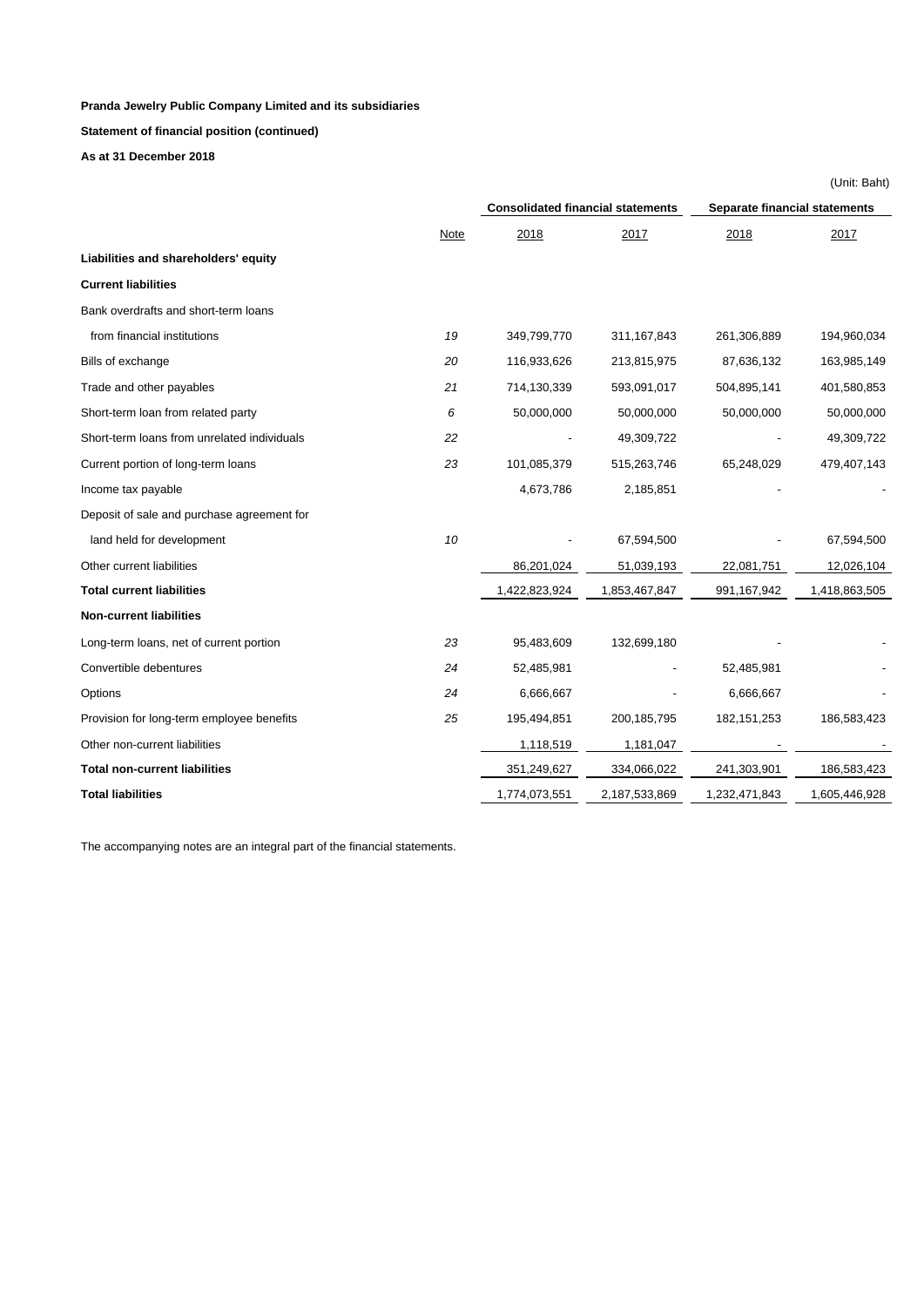**Statement of financial position (continued)**

**As at 31 December 2018**

|                                                                |      |                                          |                 |                               | (Unit: Baht)   |  |
|----------------------------------------------------------------|------|------------------------------------------|-----------------|-------------------------------|----------------|--|
|                                                                |      | <b>Consolidated financial statements</b> |                 | Separate financial statements |                |  |
|                                                                | Note | 2018                                     | 2017            | 2018                          | 2017           |  |
| Shareholders' equity                                           |      |                                          |                 |                               |                |  |
| Share capital                                                  | 27   |                                          |                 |                               |                |  |
| Registered                                                     |      |                                          |                 |                               |                |  |
| 634,769,950 ordinary shares of Baht 1 each                     |      |                                          |                 |                               |                |  |
| (31 December 2017: 409,529,000 ordinary shares of Baht 1 each) |      | 634,769,950                              | 409,529,000     | 634,769,950                   | 409,529,000    |  |
| Issued and fully paid up                                       |      |                                          |                 |                               |                |  |
| 424,639,788 ordinary shares of Baht 1 each                     |      |                                          |                 |                               |                |  |
| (31 December 2017: 409,529,000 ordinary shares of Baht 1 each) |      | 424,639,788                              | 409,529,000     | 424,639,788                   | 409,529,000    |  |
| Share premium                                                  |      | 811,965,872                              | 786,855,043     | 811,965,872                   | 786,855,043    |  |
| Capital reserve for share-based payment transactions           |      | 580,333                                  |                 | 580,333                       |                |  |
| Deficit from change in shareholding of subsidiary              |      | (58, 427, 507)                           | (58, 427, 507)  |                               |                |  |
| Retained earnings                                              |      |                                          |                 |                               |                |  |
| Appropriated - statutory reserve                               | 28   | 52,000,000                               | 52,000,000      | 41,000,000                    | 41,000,000     |  |
| Appropriated - treasury shares reserve                         | 29   |                                          | 49,414,854      |                               | 49,414,854     |  |
| Unappropriated                                                 |      | 1,220,573,479                            | 1,007,571,303   | 1,553,745,424                 | 1,460,288,778  |  |
| Treasury shares                                                | 29   |                                          | (49, 414, 854)  |                               | (49, 414, 854) |  |
| Other components of shareholders' equity                       |      | 21,301,310                               | 7,708,745       | (85, 853, 272)                | (62, 301, 408) |  |
| Equity attributable to owners of the Company                   |      | 2,472,633,275                            | 2,205,236,584   | 2,746,078,145                 | 2,635,371,413  |  |
| Non-controlling interests of the subsidiaries                  |      | (192, 758, 533)                          | (176, 174, 857) |                               |                |  |
| Total shareholders' equity                                     |      | 2,279,874,742                            | 2,029,061,727   | 2,746,078,145                 | 2,635,371,413  |  |
| Total liabilities and shareholders' equity                     |      | 4,053,948,293                            | 4,216,595,596   | 3,978,549,988                 | 4,240,818,341  |  |
|                                                                |      |                                          |                 |                               |                |  |

The accompanying notes are an integral part of the financial statements.

Directors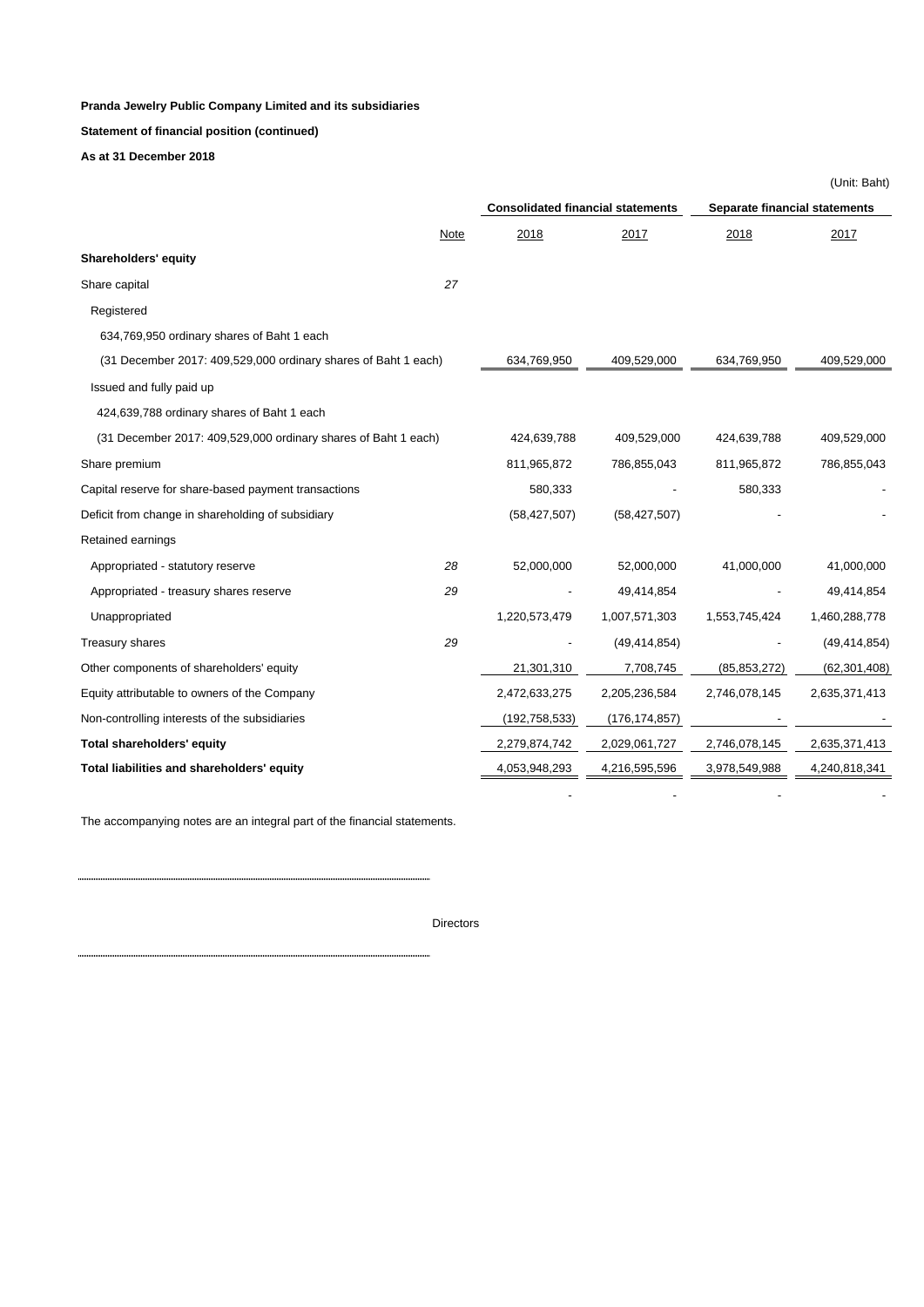### **Income statement**

**For the year ended 31 December 2018**

|                                                             |             |                                          |                 |                               | (Unit: Baht)    |  |  |
|-------------------------------------------------------------|-------------|------------------------------------------|-----------------|-------------------------------|-----------------|--|--|
|                                                             |             | <b>Consolidated financial statements</b> |                 | Separate financial statements |                 |  |  |
|                                                             | <b>Note</b> | 2018                                     | <u> 2017 </u>   | <u> 2018</u>                  | 2017            |  |  |
| <b>Revenues</b>                                             |             |                                          |                 |                               |                 |  |  |
| Sales                                                       |             | 2,793,847,974                            | 2,912,858,473   | 2,043,272,918                 | 2,209,747,673   |  |  |
| Other income                                                |             |                                          |                 |                               |                 |  |  |
| Interest income                                             |             | 4,148,201                                | 3,785,749       | 3,977,226                     | 4,912,857       |  |  |
| Gain on liquidation of subsidiary company                   | 12          | 1,831,629                                |                 |                               |                 |  |  |
| Gain on sales of assets held for sales                      | 10          | 334,574,441                              |                 | 334,574,441                   |                 |  |  |
| Others                                                      |             | 38,245,995                               | 34,051,663      | 58,441,585                    | 69,854,667      |  |  |
| <b>Total revenues</b>                                       |             | 3,172,648,240                            | 2,950,695,885   | 2,440,266,170                 | 2,284,515,197   |  |  |
| <b>Expenses</b>                                             |             |                                          |                 |                               |                 |  |  |
| Cost of sales                                               |             | 1,912,536,480                            | 2,084,361,072   | 1,678,509,482                 | 1,861,172,850   |  |  |
| Selling and distribution expenses                           |             | 404,753,804                              | 430,861,124     | 76,347,044                    | 80,588,593      |  |  |
| Administrative expenses                                     |             | 499,784,878                              | 520,224,030     | 323,592,031                   | 283,716,151     |  |  |
| Other expenses                                              |             |                                          |                 |                               |                 |  |  |
| Loss on exchange                                            |             | 61,686,106                               | 15,090,268      | 32,366,520                    | 34,657,881      |  |  |
| Impairment loss on investments in subsidiaries              | 12          |                                          |                 | 152,877,148                   | 3,180,407       |  |  |
| Impairment loss on other long-term investments              | 15          | 13,349,582                               |                 | 13,349,582                    |                 |  |  |
| Impairment loss on assets of subsidiary                     | 12          |                                          |                 |                               | 385,911,077     |  |  |
| <b>Total expenses</b>                                       |             | 2,892,110,850                            | 3,050,536,494   | 2,277,041,807                 | 2,649,226,959   |  |  |
| Profit (loss) before share of profit from investment        |             |                                          |                 |                               |                 |  |  |
| in associated company, finance cost and                     |             |                                          |                 |                               |                 |  |  |
| income tax expenses                                         |             | 280,537,390                              | (99, 840, 609)  | 163,224,363                   | (364, 711, 762) |  |  |
| Share of profit from investment in associated company       | 13.2        | 1,168,404                                | 1,475,294       |                               |                 |  |  |
| Profit (loss) before finance cost and income tax expenses   |             | 281,705,794                              | (98, 365, 315)  | 163,224,363                   | (364, 711, 762) |  |  |
| Finance cost                                                |             | (71, 377, 977)                           | (84, 260, 423)  | (49, 552, 309)                | (61, 395, 721)  |  |  |
| Profit (loss) before income tax expenses                    |             | 210,327,817                              | (182, 625, 738) | 113,672,054                   | (426, 107, 483) |  |  |
| Tax income (expenses)                                       | 31          | (72,888,604)                             | 2,430,372       | (65, 317, 294)                | 6,859,251       |  |  |
| Profit (loss) for the year                                  |             | 137,439,213                              | (180,195,366)   | 48,354,760                    | (419,248,232)   |  |  |
| Profit (loss) attributable to:                              |             |                                          |                 |                               |                 |  |  |
| Equity holders of the Company (loss)                        |             | 167,682,354                              | (161, 322, 055) | 48,354,760                    | (419, 248, 232) |  |  |
| Non-controlling interests of the subsidiaries (loss)        |             |                                          | (18, 873, 311)  |                               |                 |  |  |
|                                                             |             | (30,243,141)<br>137,439,213              | (180,195,366)   |                               |                 |  |  |
|                                                             |             |                                          |                 |                               |                 |  |  |
| <b>Earnings per share</b>                                   | 33          |                                          |                 |                               |                 |  |  |
| Basic earnings per share                                    |             |                                          |                 |                               |                 |  |  |
| Profit (loss) attributable to equity holders of the Company |             | 0.4013                                   | (0.4044)        | 0.1157                        | (1.0509)        |  |  |
| Diluted earning per share                                   |             |                                          |                 |                               |                 |  |  |
| Profit (loss) attributable to equity holders of the Company |             | 0.3166                                   | (0.4044)        | 0.0905                        | (1.0509)        |  |  |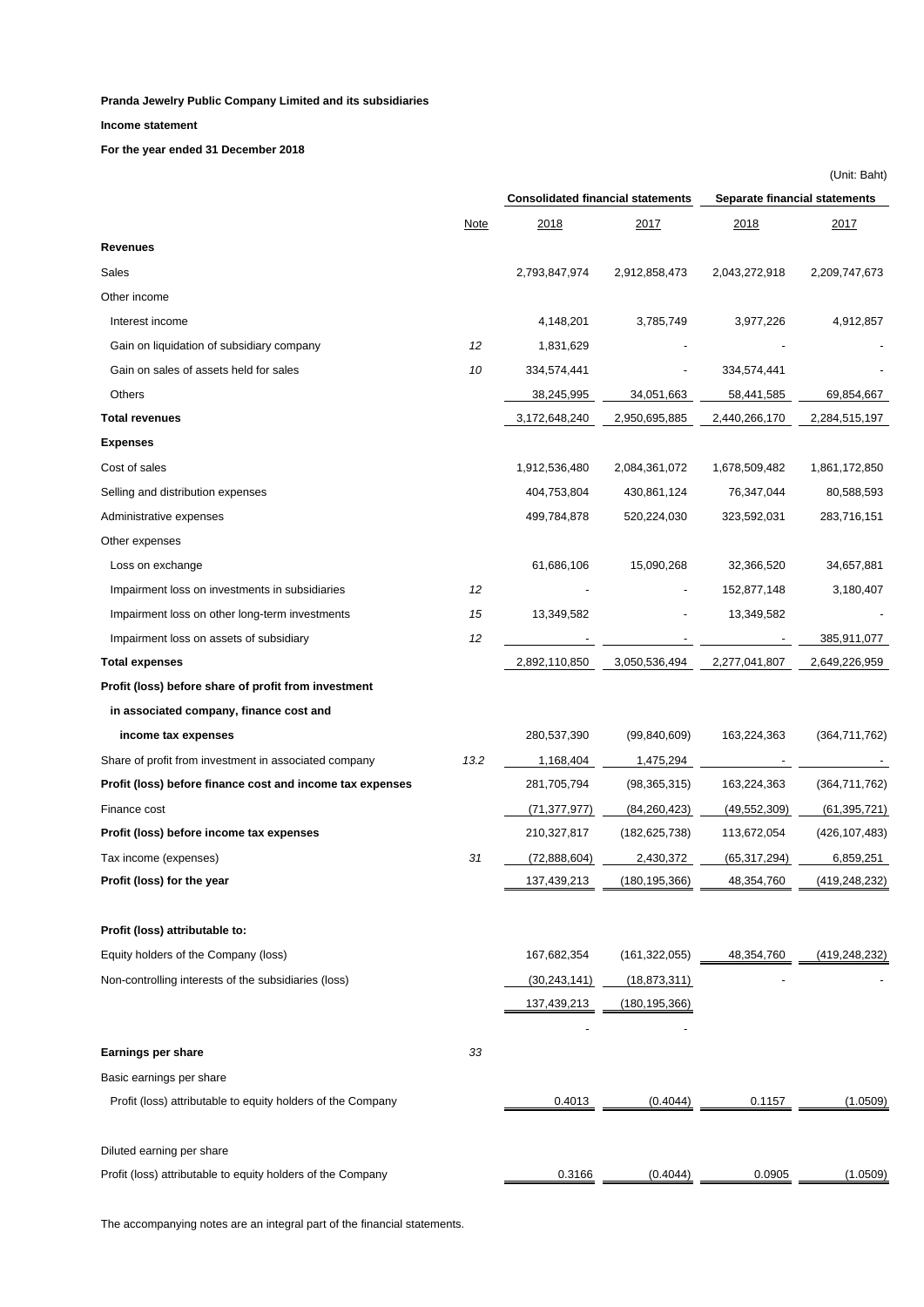### **Statement of comprehensive income**

**For the year ended 31 December 2018**

|                                                             |      |                                          |                 |                               | (Unit: Baht)    |  |
|-------------------------------------------------------------|------|------------------------------------------|-----------------|-------------------------------|-----------------|--|
|                                                             |      | <b>Consolidated financial statements</b> |                 | Separate financial statements |                 |  |
|                                                             | Note | 2018                                     | 2017            | 2018                          | 2017            |  |
| Profit (loss) for the year                                  |      | 137,439,213                              | (180,195,366)   | 48,354,760                    | (419,248,232)   |  |
| Other comprehensive income:                                 |      |                                          |                 |                               |                 |  |
| Other comprehensive income to be reclassified               |      |                                          |                 |                               |                 |  |
| to profit or loss in subsequent periods:                    |      |                                          |                 |                               |                 |  |
| Exchange differences on translation of                      |      |                                          |                 |                               |                 |  |
| financial statements in foreign currency                    |      | 44,580,906                               | 14,347,602      |                               |                 |  |
| Loss on change in value of available-for-sale investments   | 15   | (23, 551, 864)                           | (16, 485, 879)  | (23, 551, 864)                | (16, 485, 879)  |  |
| Other comprehensive income to be reclassified               |      |                                          |                 |                               |                 |  |
| to profit or loss in subsequent periods                     |      | 21,029,042                               | (2, 138, 277)   | (23, 551, 864)                | (16, 485, 879)  |  |
| Other comprehensive income not to be reclassified           |      |                                          |                 |                               |                 |  |
| to profit or loss in subsequent periods:                    |      |                                          |                 |                               |                 |  |
| Actuarial gains (loss)                                      | 25   | 2,290,129                                | (43, 126)       | 2,024,418                     |                 |  |
| Less: Income tax effect                                     | 31   | (457, 640)                               | 10,782          | (404, 884)                    |                 |  |
| Other comprehensive income not to be reclassified           |      |                                          |                 |                               |                 |  |
| to profit or loss in subsequent periods - net of income tax |      | 1,832,489                                | (32, 344)       | 1,619,534                     |                 |  |
| Other comprehensive income for the year                     |      | 22,861,531                               | (2, 170, 621)   | (21, 932, 330)                | (16, 485, 879)  |  |
| Total comprehensive income for the year                     |      | 160,300,744                              | (182,365,987)   | 26,422,430                    | (435,734,111)   |  |
| Total comprehensive income attributable to:                 |      |                                          |                 |                               |                 |  |
| Equity holders of the Company (loss)                        |      | 183,112,389                              | (164, 997, 086) | 26,422,430                    | (435, 734, 111) |  |
| Non-controlling interests of the subsidiaries (loss)        |      | (22, 811, 645)                           | (17,368,901)    |                               |                 |  |
|                                                             |      | 160,300,744                              | (182, 365, 987) | 26,422,430                    | (435,734,111)   |  |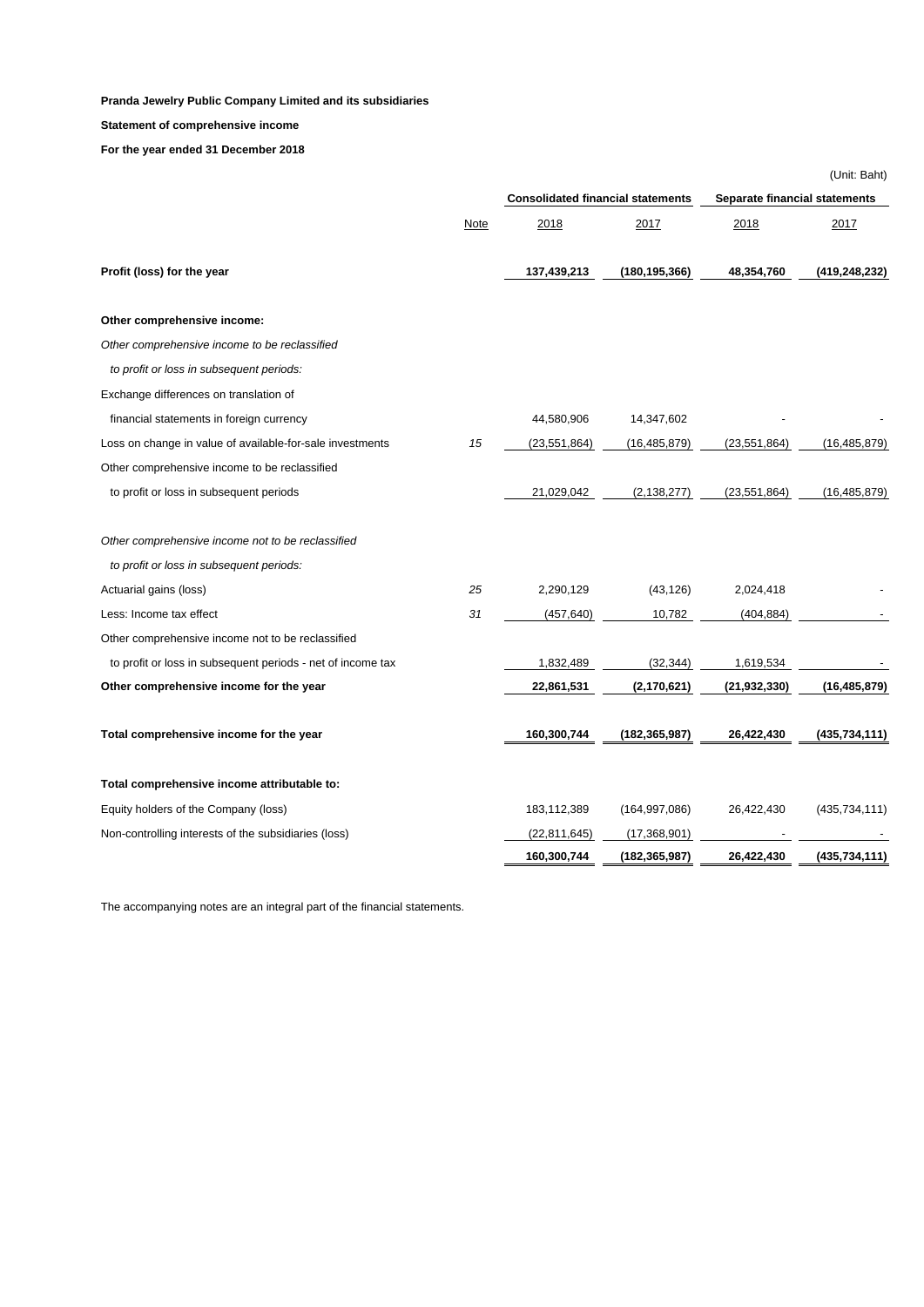**Cash flow statement** 

**For the year ended 31 December 2018**

|                                                               | <b>Consolidated financial statements</b> |                 | Separate financial statements |                 |  |
|---------------------------------------------------------------|------------------------------------------|-----------------|-------------------------------|-----------------|--|
|                                                               | 2018                                     | 2017            | <u> 2018 </u>                 | <u> 2017 </u>   |  |
| Cash flows from operating activities                          |                                          |                 |                               |                 |  |
| Profit (loss) before tax                                      | 210,327,817                              | (182, 625, 738) | 113,672,054                   | (426, 107, 483) |  |
| Adjustments to reconcile profit (loss) before tax to net cash |                                          |                 |                               |                 |  |
| provided by (paid from) operating activities:                 |                                          |                 |                               |                 |  |
| Depreciation and amortisation                                 | 72,989,838                               | 84,288,399      | 49,077,446                    | 54,138,297      |  |
| Amortisation of leasehold rights                              | 3,915,817                                | 2,484,400       |                               |                 |  |
| Write-off machinery and equipment                             | 192,262                                  | 2,273,533       | 177,680                       | 2,196,439       |  |
| Impairment loss on intangible assets                          | 3,302,132                                |                 | 3,302,132                     |                 |  |
| Amortisation of discounted value of government bond           |                                          | (36, 934)       |                               | (36, 934)       |  |
| Doubtful accounts (reversal)                                  | (3, 156, 620)                            | 21,359,238      | (110,699,550)                 | 212,887,898     |  |
| Write-off bad debts                                           | 319,859                                  | 2,913,853       | 156,723,025                   | 2,727,034       |  |
| Write-off other assets                                        | 1,583,947                                | 3,524,847       | 1,546,618                     | 3,457,047       |  |
| Reduce cost to net realisable value of inventories (reversal) | (7,591,218)                              | 16,166,232      | (64, 318)                     | (154,900)       |  |
| Gain on sales of asset held for sale                          | (334, 574, 441)                          |                 | (334, 574, 441)               |                 |  |
| Gain on sales of machinery and equipment                      | (2,298,659)                              | (513, 928)      | (116, 750)                    | (5,896)         |  |
| Loss on sales of intangible assets                            | 148                                      |                 |                               |                 |  |
| Share of profit from investment in associated company         | (1, 168, 404)                            | (1,475,294)     |                               |                 |  |
| Gain on liquidation of subsidiary company                     | (1,831,629)                              |                 |                               |                 |  |
| Impairment loss on investments in subsidiaries                |                                          |                 | 152,877,148                   | 190,818,304     |  |
| Impairment loss on other long-term investments                | 13,349,582                               |                 | 13,349,582                    |                 |  |
| Long-term employee benefits expenses                          | 3,728,015                                | 16,335,344      | 2,201,922                     | 14,839,372      |  |
| Unrealised loss (gain) on exchange                            | 3,461,931                                | (3,250,046)     | 57,665,341                    | 51,540,399      |  |
| Amortisation of financial service fee of long-term loans      | 422,209                                  | 435,246         | 114,286                       | 114,286         |  |
| Amortisation of transaction costs of conventible debentures   | 2,782,459                                |                 | 2,782,459                     |                 |  |
| Share-based payment transactions                              | 580,333                                  |                 | 580,333                       |                 |  |
| Interest income                                               | (4, 148, 201)                            | (3,785,749)     | (3,977,226)                   | (4,912,857)     |  |
| Interest expenses                                             | 58,183,519                               | 76,347,941      | 43,052,867                    | 59,289,580      |  |
| Profit from operating activities before changes in            |                                          |                 |                               |                 |  |
| operating assets and liabilities                              | 20,370,696                               | 34,441,344      | 147,690,608                   | 160,790,586     |  |
| Operating assets (increase) decrease                          |                                          |                 |                               |                 |  |
| Trade and other receivables                                   | (25, 117, 595)                           | 56,117,005      | (147, 189, 392)               | (43,829,130)    |  |
| Inventories                                                   | 180,550,363                              | 90,854,738      | 125,288,677                   | 79,451,111      |  |
| Other current assets                                          | (13,368,188)                             | 7,195,811       | (13,900,265)                  | 1,526,535       |  |
| Other non-current assets                                      | (2,348,783)                              | 2,155,322       | 33,751                        | 1,510,000       |  |
| Operating liabilities increase (decrease)                     |                                          |                 |                               |                 |  |
| Trade and other payables                                      | 123,178,660                              | (96,740,379)    | 102,246,087                   | (87,678,607)    |  |
| Other current liabilities                                     | 35,161,831                               | (7,313,020)     | 10,055,647                    | (8,752,952)     |  |
| Provision for long-term employee benefits                     | (6, 128, 830)                            | (7,040,505)     | (4,609,674)                   | (5,742,130)     |  |
| Other non-current liabilities                                 | (62, 528)                                | (120, 899)      |                               |                 |  |
| Cash flows from operating activities                          | 312,235,626                              | 79,549,417      | 219,615,439                   | 97,275,413      |  |
| Cash paid for interest expenses                               | (47, 202, 285)                           | (60, 911, 214)  | (34,033,731)                  | (46,696,181)    |  |
| Cash paid for corporate income tax                            | (35,308,744)                             | (7,213,280)     | (29,803,590)                  | (1, 109, 892)   |  |
| Cash refund from corporate income tax                         |                                          | 113,981         |                               |                 |  |
| Net cash flows from operating activities                      | 229,724,597                              | 11,538,904      | 155,778,118                   | 49,469,340      |  |
|                                                               |                                          |                 |                               |                 |  |

(Unit: Baht)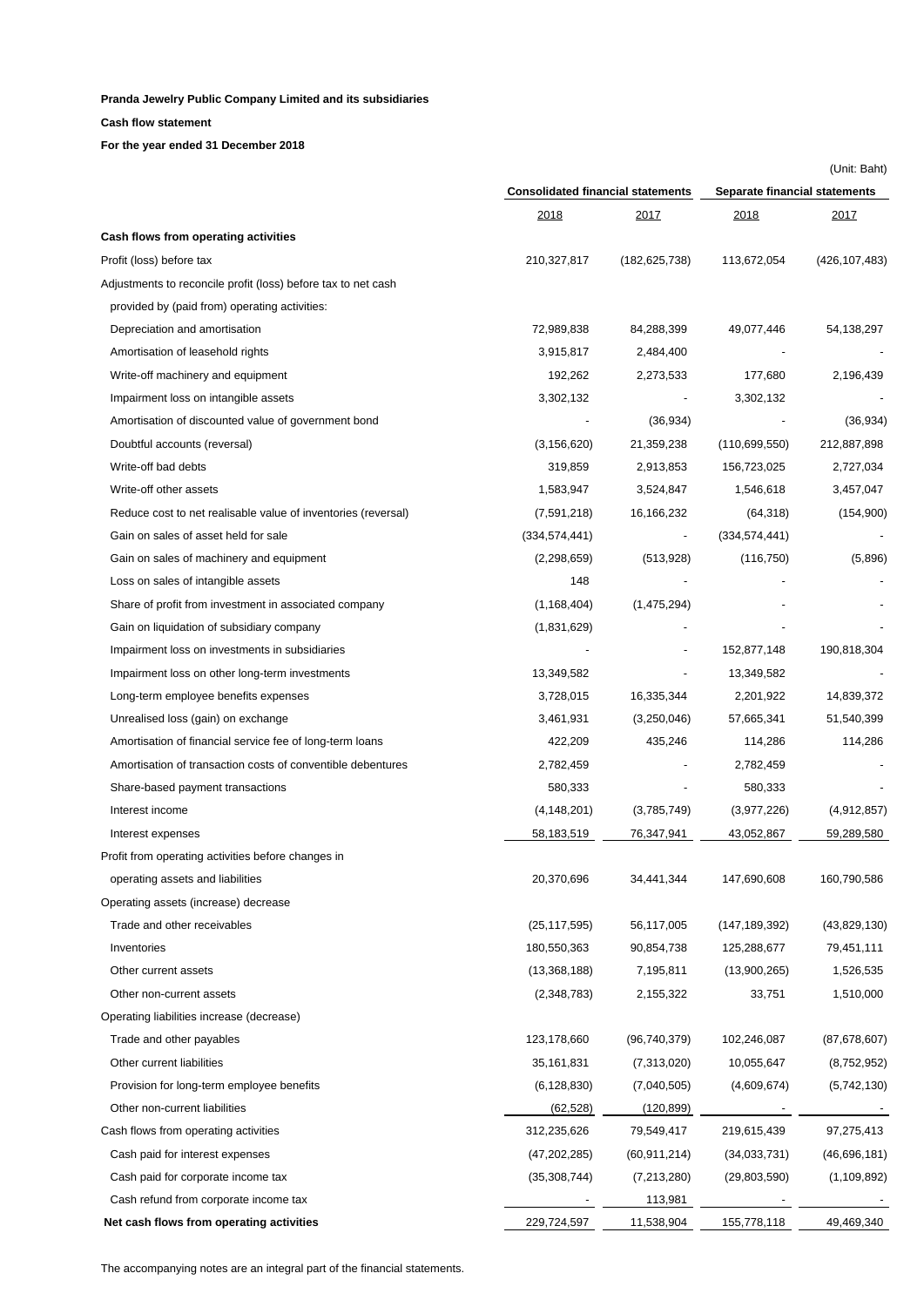**Cash flow statement (continued)**

**For the year ended 31 December 2018**

|                                                                                 | <b>Consolidated financial statements</b> |                 | Separate financial statements |                 |  |
|---------------------------------------------------------------------------------|------------------------------------------|-----------------|-------------------------------|-----------------|--|
|                                                                                 | <u> 2018 </u>                            | <u> 2017 </u>   | <u> 2018 </u>                 | <u> 2017 </u>   |  |
| Cash flows from investing activities                                            |                                          |                 |                               |                 |  |
| Decrease (increase) in current investments - deposits at financial institutions | (1,098,014)                              | 130,099         |                               |                 |  |
| Decrease (increase) in restricted bank deposits                                 | (554, 026)                               | 2,704,624       | (553, 796)                    | (650,000)       |  |
| Increase in short-term loans to related parties                                 | (15, 131, 600)                           |                 | (15,745,000)                  |                 |  |
| Proceeds from sales of asset held for sale                                      | 357,409,130                              |                 | 357,409,130                   |                 |  |
| Cash receipt from withdrawal of government bond with maturity                   |                                          | 10,000,000      |                               | 10,000,000      |  |
| Acquisition of property, plant and equipment                                    | (17, 414, 682)                           | (37, 951, 696)  | (5,350,922)                   | (19, 333, 759)  |  |
| Acquisition of other intangible assets                                          | (4,472,149)                              | (3,621,062)     | (1,499,814)                   | (2,440,529)     |  |
| Deposit of sale and purchase agreement for                                      |                                          |                 |                               |                 |  |
| land held for development                                                       |                                          | 67,594,500      |                               | 67,594,500      |  |
| Proceeds from sales of machinery and equipment                                  | 2,718,766                                | 1,322,210       | 257,075                       | 5,907           |  |
| Proceeds from sales of intangible assests                                       | 29,656                                   |                 |                               |                 |  |
| Cash receipt from interest income                                               | 3,075,537                                | 3,389,630       | 1,062,862                     | 922,739         |  |
| Net cash flows from investing activities                                        | 324,562,618                              | 43,568,305      | 335,579,535                   | 56,098,858      |  |
| Cash flows from financing activities                                            |                                          |                 |                               |                 |  |
| Increase (decrease) in bank overdrafts and                                      |                                          |                 |                               |                 |  |
| short-term loans from financial institutions                                    | 38,631,927                               | (128, 148, 706) | 66,346,855                    | (145,039,966)   |  |
| Cash receipt from bills of exchange                                             | 173,058,059                              | 297,889,398     | 95,491,059                    | 249,411,961     |  |
| Repayment of bills of exchange                                                  | (280,000,000)                            | (455,000,000)   | (180,000,000)                 | (405,000,000)   |  |
| Increase in short-term loans from related parties                               |                                          | 49,360,167      |                               | 50,000,000      |  |
| Cash receipt for short-term loans from unrelated individuals                    |                                          | 48,250,000      |                               | 48,250,000      |  |
| Cash receipt for long-term loans                                                |                                          | 7,500,000       |                               |                 |  |
| Repayment of long-term loans                                                    | (451, 816, 147)                          | (136, 506, 710) | (414, 273, 400)               | (101, 400, 000) |  |
| Repayment of short-term loans from unrelated individuals                        | (50,000,000)                             |                 | (50,000,000)                  |                 |  |
| Cash receipt from issuance of convertible debenture                             | 100,000,000                              |                 | 100,000,000                   |                 |  |
| Cash paid for transaction costs of convertible debentures                       | (5,230,075)                              |                 | (5,230,075)                   |                 |  |
| Cash receipt from sales of treasury shares                                      | 43,482,352                               |                 | 43,482,352                    |                 |  |
| Cash paid for financial service fee of long-term loans                          |                                          | (75,000)        |                               |                 |  |
| Proceeds from increase in investments in subsidiary                             |                                          |                 |                               |                 |  |
| by non-controlling interests of the subsidiary                                  | 6,406,089                                | 7,153,844       |                               |                 |  |
| Cash paid to non-controlling interests of the subsidiary                        | (178, 120)                               | (110, 896)      |                               |                 |  |
| Net cash flows used in financing activities                                     | (425, 645, 915)                          | (309, 687, 903) | (344, 183, 209)               | (303, 778, 005) |  |
| Increase in translation adjustment                                              | 50,179,379                               | 17,242,644      |                               |                 |  |
| Net increase (decrease) in cash and cash equivalents                            | 178,820,679                              | (237, 338, 050) | 147, 174, 444                 | (198, 209, 807) |  |
| Cash and cash equivalents at beginning of year                                  | 218,027,335                              | 455,365,385     | 107,985,651                   | 306,195,458     |  |
| Cash and cash equivalents at end of year                                        | 396,848,014                              | 218,027,335     | 255,160,095                   | 107,985,651     |  |
| Supplemental cash flow information                                              |                                          |                 |                               |                 |  |
| Non-cash transactions                                                           |                                          |                 |                               |                 |  |
| Transferred convertible debentures to ordinary shares and share premium         | 40,221,617                               |                 | 40,221,617                    |                 |  |
| Conversion of related party trade and other receivable                          |                                          |                 |                               |                 |  |
| to investment in subsidiary                                                     |                                          |                 | 169,184,000                   |                 |  |

(Unit: Baht)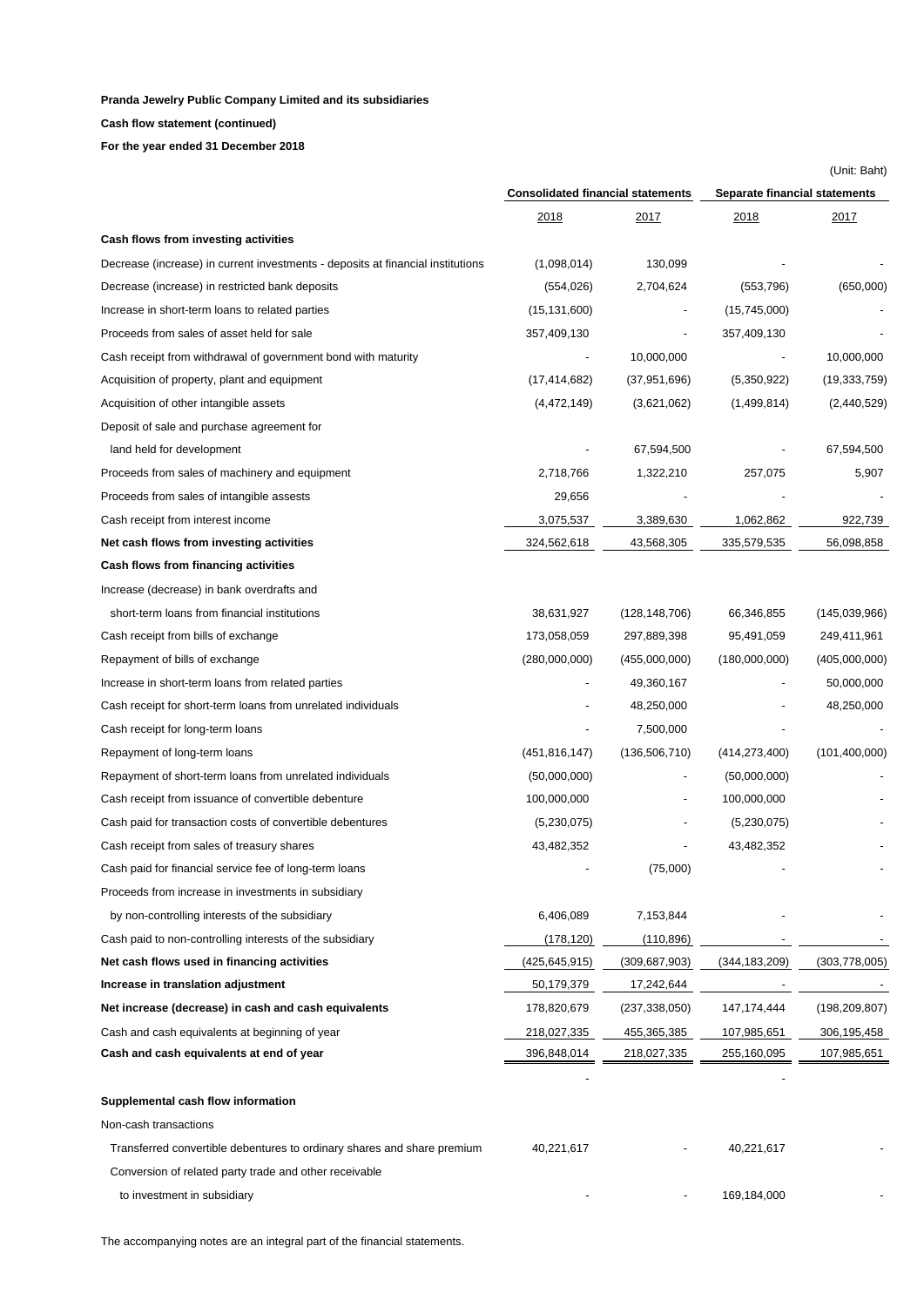#### **Statement of changes in shareholders' equity**

**For the year ended 31 December 2018**

|                                                |               |             |                          |                     |              |                          |                                              | <b>Consolidated financial statements</b> |                            |                                          |                  |                 |                     |                 |
|------------------------------------------------|---------------|-------------|--------------------------|---------------------|--------------|--------------------------|----------------------------------------------|------------------------------------------|----------------------------|------------------------------------------|------------------|-----------------|---------------------|-----------------|
|                                                |               |             |                          |                     |              |                          | Equity attributable to owners of the Company |                                          |                            |                                          |                  |                 |                     |                 |
|                                                |               |             |                          |                     |              |                          |                                              |                                          |                            | Other components of shareholders' equity |                  |                 |                     |                 |
|                                                |               |             |                          |                     |              |                          |                                              |                                          | Other comprehensive income |                                          |                  |                 |                     |                 |
|                                                |               |             |                          |                     |              | Retained earnings        |                                              |                                          | Exchange differences       | Deficit on change                        | Total other      | Total equity    | Equity attributable |                 |
|                                                | Issued and    |             | Capital reserve for      | Deficit from change | Appropriated |                          |                                              |                                          | on translation of          | in value of                              | components       | attributable to | to non-controlling  | Total           |
|                                                | paid-up       | Share       | share - based            | in shareholding     | Statutory    | Treasury shares          |                                              |                                          | financial statements       | available-for-sale                       | of shareholders' | owners of       | interests of the    | shareholders    |
|                                                | share capital | premium     | payment transactions     | of subsidiary       | reserve      | reserve                  | Unappropriated                               | <b>Treasury shares</b>                   | in foreign currency        | investments                              | equity           | the Company     | subsidiaries        | equity          |
|                                                |               |             |                          |                     |              |                          |                                              |                                          |                            |                                          |                  |                 |                     |                 |
| Balance as at 1 January 2017                   | 409,529,000   | 786,855,043 |                          | (58, 427, 507)      | 52,000,000   | 49.414.854               | 1,168,911,148                                | (49, 414, 854)                           | 57,181,515                 | (45, 815, 529)                           | 11,365,986       | 2,370,233,670   | (165, 848, 904)     | 2,204,384,766   |
| Loss for the year                              |               |             |                          |                     |              |                          | (161, 322, 055)                              |                                          |                            |                                          |                  | (161, 322, 055) | (18, 873, 311)      | (180, 195, 366) |
| Other comprehensive income for the year        |               |             |                          |                     |              |                          | (17,790)                                     |                                          | 12,828,638                 | (16, 485, 879)                           | (3,657,241)      | (3,675,031)     | 1,504,410           | (2, 170, 621)   |
| Total comprehensive income for the year        |               |             |                          |                     |              | $\overline{\phantom{a}}$ | (161, 339, 845)                              |                                          | 12,828,638                 | (16, 485, 879)                           | (3,657,241)      | (164, 997, 086) | (17,368,901)        | (182, 365, 987) |
| Increase in non-controlling interests          |               |             |                          |                     |              |                          |                                              |                                          |                            |                                          |                  |                 |                     |                 |
| of the subsidiaries                            |               |             |                          |                     |              |                          |                                              |                                          |                            |                                          |                  |                 | 7,042,948           | 7,042,948       |
| Balance as at 31 December 2017                 | 409,529,000   | 786,855,043 | $\overline{\phantom{a}}$ | (58, 427, 507)      | 52,000,000   | 49,414,854               | 1,007,571,303                                | (49, 414, 854)                           | 70,010,153                 | (62, 301, 408)                           | 7,708,745        | 2,205,236,584   | (176, 174, 857)     | 2,029,061,727   |
|                                                |               |             |                          |                     |              |                          |                                              |                                          |                            |                                          |                  |                 |                     |                 |
| Balance as at 1 January 2018                   | 409.529.000   | 786.855.043 |                          | (58, 427, 507)      | 52,000,000   | 49.414.854               | 1,007,571,303                                | (49, 414, 854)                           | 70,010,153                 | (62, 301, 408)                           | 7,708,745        | 2.205.236.584   | (176, 174, 857)     | 2,029,061,727   |
| Profit (Loss) for the year                     |               |             |                          |                     |              |                          | 167,682,354                                  |                                          |                            |                                          |                  | 167,682,354     | (30, 243, 141)      | 137,439,213     |
| Other comprehensive income for the year        |               |             |                          |                     |              |                          | 1.837.470                                    |                                          | 37.144.429                 | (23.551.864)                             | 13.592.565       | 15.430.035      | 7,431,496           | 22,861,531      |
| Total comprehensive income for the year        |               |             |                          |                     |              |                          | 169,519,824                                  |                                          | 37,144,429                 | (23,551,864)                             | 13,592,565       | 183,112,389     | (22, 811, 645)      | 160,300,744     |
| Share - based payment transactions             |               |             | 580,333                  |                     |              |                          |                                              |                                          |                            |                                          |                  | 580,333         |                     | 580,333         |
| Transferred convertible debentures to ordinary |               |             |                          |                     |              |                          |                                              |                                          |                            |                                          |                  |                 |                     |                 |
| shares and share premium (Note 27)             | 15,110,788    | 25,110,829  |                          |                     |              |                          |                                              |                                          |                            |                                          |                  | 40,221,617      |                     | 40,221,617      |
| Sold treasury share (Note 29)                  |               |             |                          |                     |              |                          | (5,932,502)                                  | 49,414,854                               |                            |                                          |                  | 43,482,352      |                     | 43,482,352      |
| Transferred treasury shares reserve to         |               |             |                          |                     |              |                          |                                              |                                          |                            |                                          |                  |                 |                     |                 |
| unapproprinated retained earnings (Note 29)    |               |             |                          |                     | $\sim$       | (49, 414, 854)           | 49,414,854                                   |                                          |                            |                                          |                  |                 |                     |                 |
| Increase in non-controlling interests          |               |             |                          |                     |              |                          |                                              |                                          |                            |                                          |                  |                 |                     |                 |
| of the subsidiaries                            |               |             |                          |                     |              |                          |                                              |                                          |                            |                                          |                  |                 | 6,227,969           | 6,227,969       |
| Balance as at 31 December 2018                 | 424,639,788   | 811,965,872 | 580.333                  | (58,427,507         | 52,000,000   |                          | 1,220,573,479                                |                                          | 107,154,582                | (85, 853, 272)                           | 21,301,310       | 2,472,633,275   | (192, 758, 533)     | 2,279,874,742   |
|                                                |               |             |                          |                     |              |                          |                                              |                                          |                            |                                          |                  |                 |                     |                 |

The accompanying notes are an integral part of the financial statements.

(Unit: Baht)